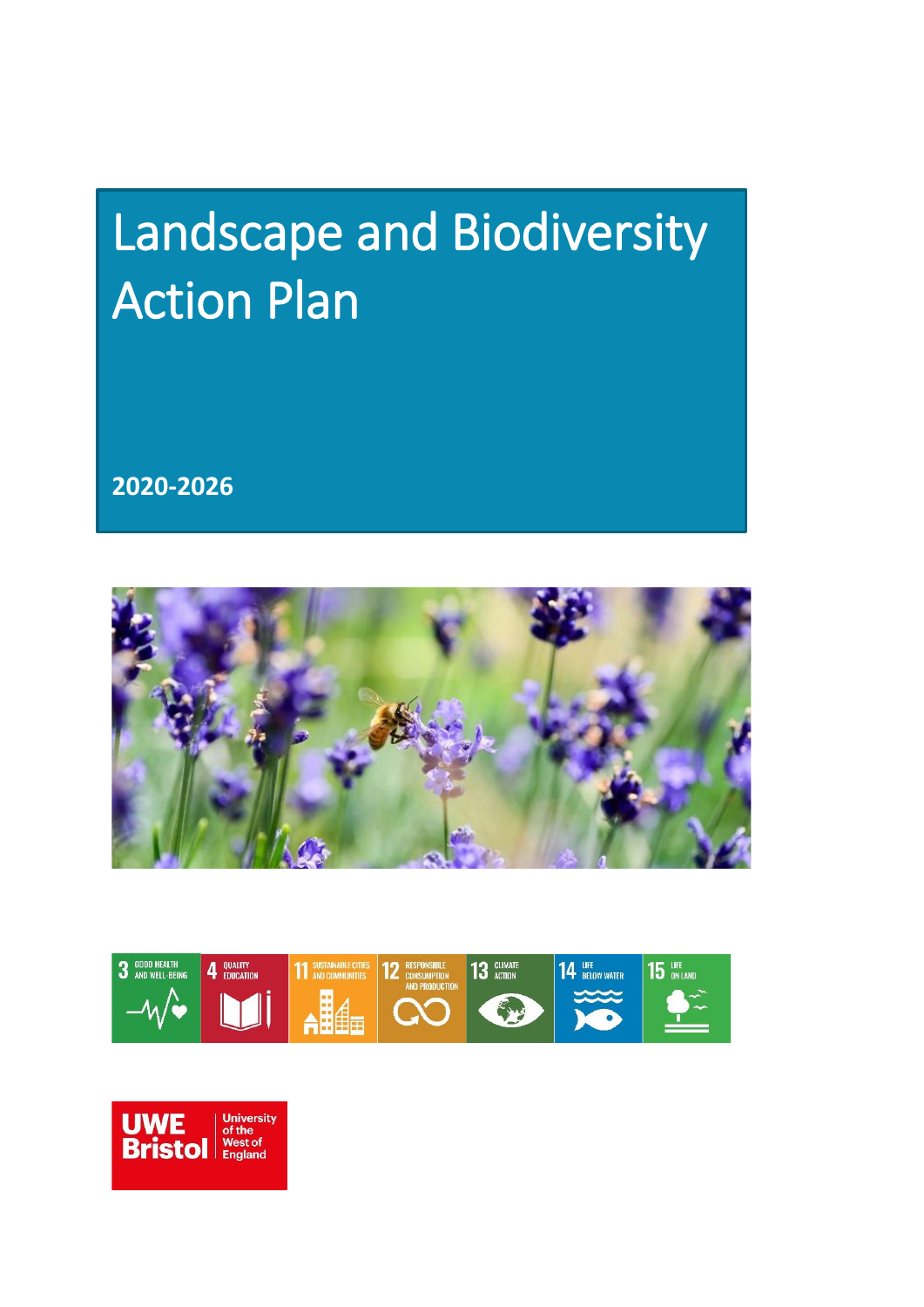# **Contents**

| Appendix 1 - UWE Bristol land use, management and campus diversity  12      |  |
|-----------------------------------------------------------------------------|--|
|                                                                             |  |
| Appendix 3 Contribution to the sustainability commitments in Strategy 2030: |  |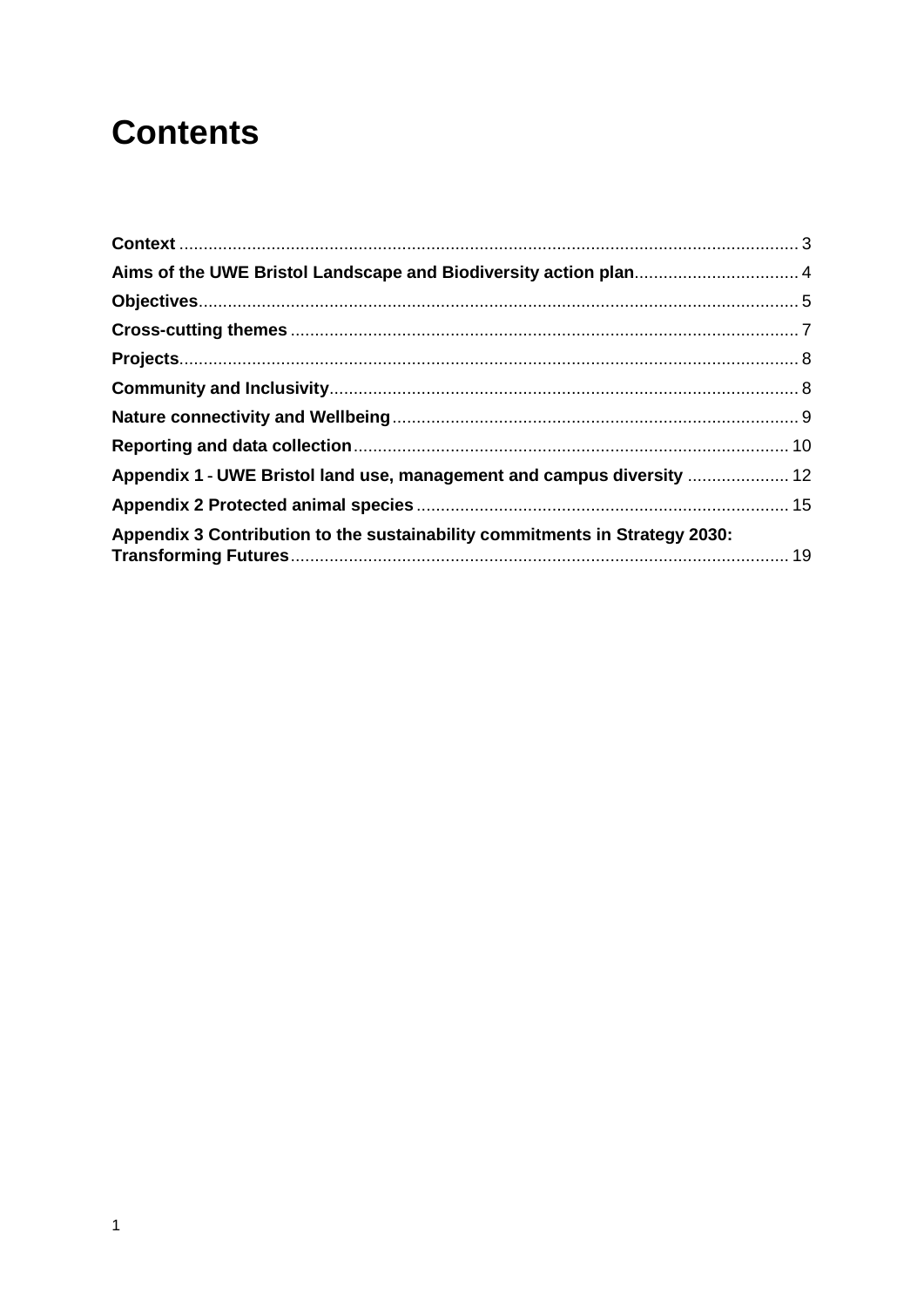#### FOREWARD BY CHRIS ABBOTT, DIRECTOR OF ESTATES & FACILITIES

The quality of our external space is just as important as the quality of our buildings and interiors. Through this plan, and its integration into wider University practices, the green areas that link our buildings will be considered with the same level of care and design as the buildings themselves.

We will demonstrate how people and nature can coexist in close proximity. UWE Bristol is first and foremost a place of learning, but a university education is about more than the formal curriculum. Our vision is to develop high quality external spaces and green infrastructure where people and nature can happily coexist in a connected, inclusive and thriving multifunctional network fitting for a modern and progressive University like UWE.

We will therefore continue to develop and maintain our green areas in ways that support a wide diversity of nature and wildlife, and invest in a rich and diverse range of external engagement and teaching spaces from tranquil reflective garden areas, social seating, activity spaces, as well as areas where events can be held in all weathers.

Through this plan, and paying due regard to nature as a key stakeholder in campus development, we will maximise the value of our outside spaces for people and the natural world. In a fitting response to the University's declaration of an ecological emergency the estate will be developed and managed in line with the [Building with Nature](http://www.buildingwithnature.org.uk/) standard.

#### FOREWARD BY PROF. JAMES LONGHURST, AVC ENVIRONMENT & SUSTAINABILITY

In February 2020 UWE Bristol declared a climate and ecological emergency. One part of the University's response is to ensure that we manage the estate in a manner which supports and enhances biodiversity. The beauty of the natural world enriches the soul and soothes the mind but it also does much more. The ecosystems of the world provide the life support system upon which we all depend providing oxygen, fresh water and food. The University estate contributes to all of these important elements with meadow, woodland and water habitats for wildlife, beautiful floral displays, mature specimen trees, a relaxing environment for students and staff and the unique Beeline planting with its interpretation boards and invites to pick seasonal produce.

This document sets out the means by which the university will manage its estate and through it we will see the three campuses progressively become ecologically richer, diverse and beautiful. We will increasingly provide teaching and learning and informal opportunities for students to understand the causes and consequences of the ecological emergency and opportunities for action. We will see the estate used as a learning laboratory for students studying ecology, conservation and related disciplines as the native species and various habitats provide a rich array of educational opportunity. We will also work with our city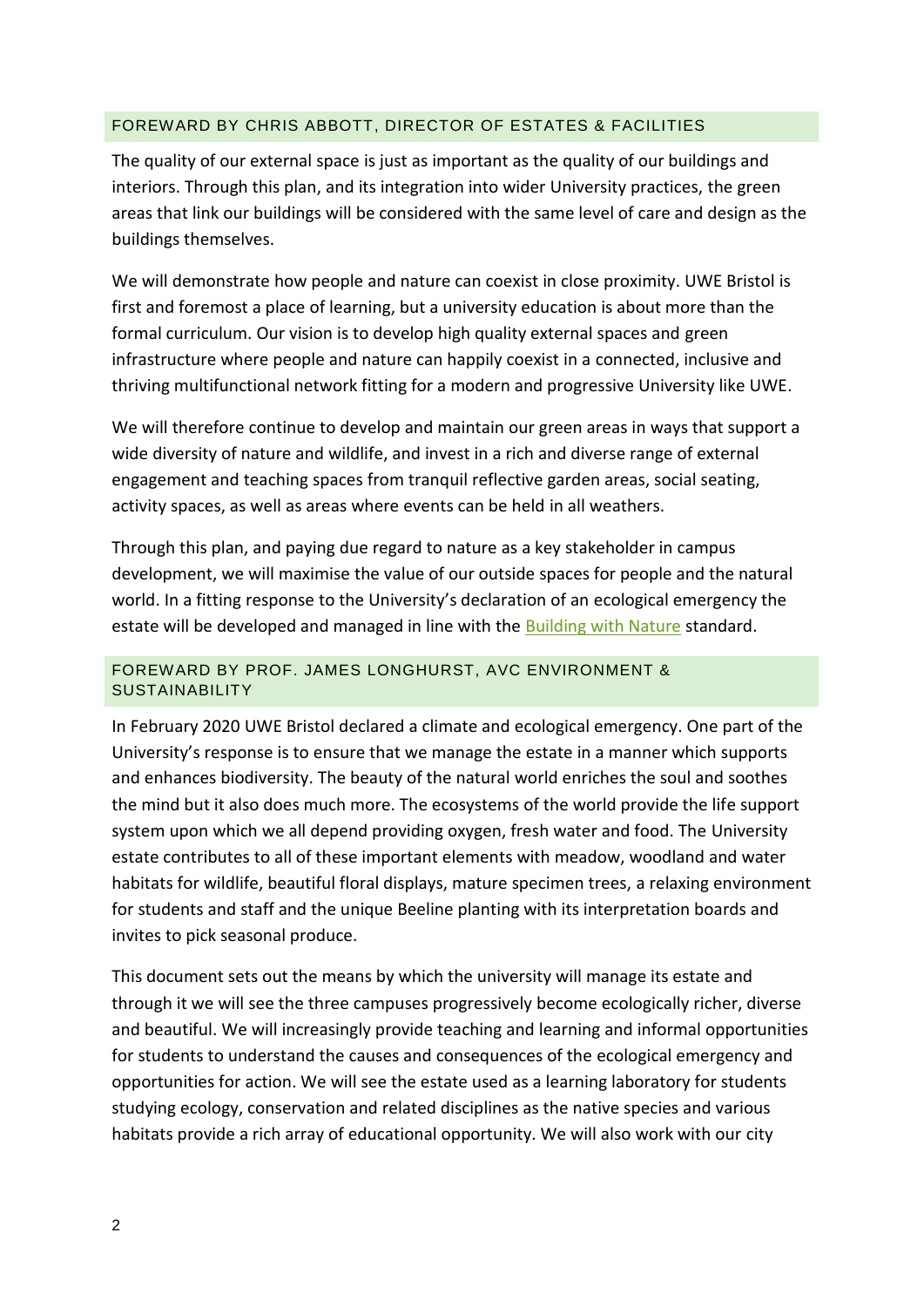region partners such as the Natural History Consortium, West of England Nature Partnership and Avon Wildlife Trust to raise awareness and to take action to enhance biodiversity.

Biodiversity matters to UWE Bristol's staff and students and this plan sets out the intended actions to manage our estate for wildlife and to respond to the ecological emergency.

#### <span id="page-3-0"></span>**CONTEXT**

The Convention on Biological Diversity (CBD)'s post-2020 global biodiversity framework sets out a mission to halt decline by 2030 and a vision to fully integrate and imbed biodiversity into all aspects of society by 2050. These goals and targets built into the framework are designed to be implemented by activity at a national level, supported by government-led actions at regional level, including the updating of biodiversity action plans at all levels.

The original UK Biodiversity Action Plan (BAP) published in 1994 contained lists of UK priority species and habitats. Last updated in 2007, they remain an important and valuable resource used to draw up statutory lists of habitats and species. Section 41 of the Natural Environment and Rural Communities Act 2006 requires the Secretary of State to publish and maintain these lists, which are regarded by Natural England to be of "principal importance" for the purposes of conserving biodiversity in England.

Recent reports including the 2019 State of Nature<sup>1</sup> report outline the decline of biodiversity throughout the U.K. Some of the key drivers noted in the State of Nature report are highlighted as crosscutting themes within this action plan.

It is to be expected that Government-led actions will be implemented which support the post 2020 global framework and these will give further direction at a subnational and regional level.

Both South Gloucestershire Council<sup>2</sup> and Bristol City Council<sup>3</sup> have produced Biodiversity Action plans focussing on the challenges of biodiversity loss in their specific regions. UWE Bristol is local to both areas across our campuses, and as such it is important to be aware of the objectives and to take some guidance from both documents.

<sup>-</sup><sup>1</sup> <https://nbn.org.uk/wp-content/uploads/2019/09/State-of-Nature-2019-UK-full-report.pdf>

<sup>2</sup> <https://www.southglos.gov.uk/documents/Biodiversity-Action-Plan-2016-26.pdf>

<sup>3</sup> <https://www.bristol.gov.uk/documents/20182/35052/BBAP.pdf/9074afdf-8f21-4296-b457-bc50830f0efc>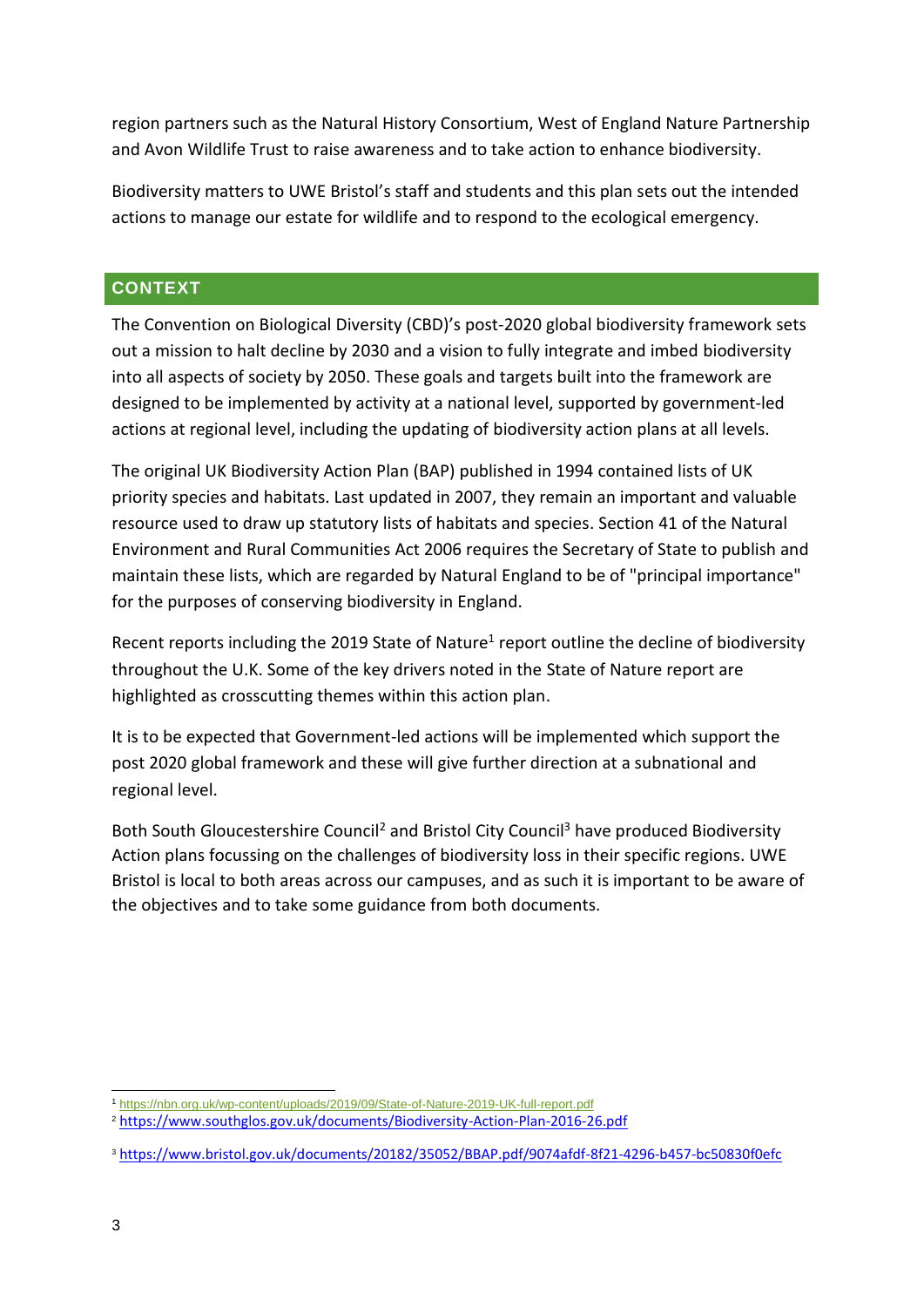# <span id="page-4-0"></span>**AIMS OF THE UWE BRISTOL LANDSCAPE & BIODIVERSITY ACTION PLAN**

UWE Bristol is committed to improving the wellbeing of people, place and planet. We will provide an ecologically diverse estate with strategically connected and harmonious green spaces for people and nature to flourish. Our vision is to demonstrably enhance the biodiversity value of our land and to connect our estate with wider regional and national nature recovery initiatives.

This document sets out our approach to managing the external estate to these ends. The plan has the following aims:

- Provide a strategic overview and guidance for biodiversity protection and enhancement across the whole of the UWE Bristol estate, promoting the benefits for wildlife and people.
- To highlight the priority habitats, present on UWE Bristol land and the priority species, identified as potential or current receptors, which are of specific value across Bristol and South Gloucestershire.
- To identify the threats and opportunities with respect to priority species and habitats at national and local levels. To provide objectives, actions and targets designed to increase habitat and species diversity.
- To encourage a UWE Bristol wide approach to biodiversity conservation and to strive to promote biodiversity as an essential element to design, planning and project work throughout all Estates and Facilities operations.
- To facilitate education and engagement in biodiversity issues amongst staff, students and local communities.



- To provide an estate which supports the health and wellbeing of staff, students and visitors through opportunities to use and to engage with the natural world in a life enhancing way.
- To provide an estate rich in educational opportunity, that is relevant to many aspects of the curriculum and to university life in general, and that is accessible to all.
- To integrate biodiversity priorities into university campus landscape maintenance strategy and to serve as an example of best practice of grounds maintenance within the higher education sector. To this end, all grounds maintenance and development decisions are to be informed by Biodiversity action plan.

A more detailed document is held by the Grounds Manager covering the full range of habitat and species actions for the duration of this plan. This is available on request by emailin[g sustainability@uwe.ac.uk.](mailto:sustainability@uwe.ac.uk)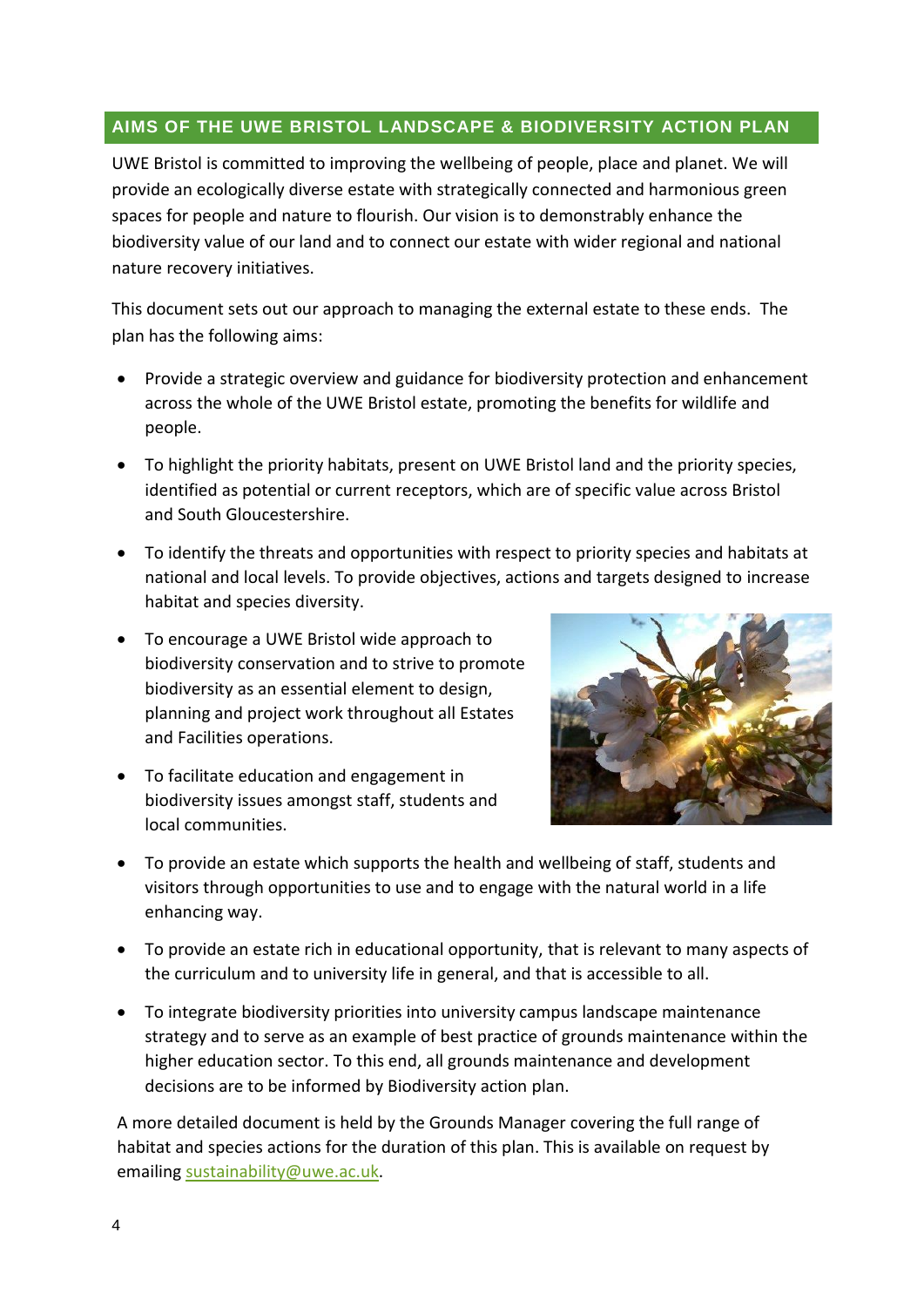# <span id="page-5-0"></span>**OBJECTIVES**

#### Habitat Management

#### WOODLANDS AND TREES

A healthy, balanced, diverse and resilient tree population. We will identify new potential areas for tree planting across all campuses to promote continued tree cover, resilience and strong succession into the future, with due consideration to tree specimen choice for human and wildlife sustenance and in light of climate change.

We will propose and promote the creation of new University woodland areas or joint ventures for UWE to support, to increase woodland cover onsite and/or in the wider landscape.

#### **HEDGEROWS**

We will continue to make improvements to the quality and quantity of native hedgerows across all main UWE Bristol sites. Species will be selected to provide food and shelter for animals throughout the year, with a well maintained, ecologically beneficial hedgerow population.

#### GRASSLANDS

We will improve the species content of all non-amenity grassland by appropriate site specific management plans and achieve grassland equivalent in value to a UK BAP priority habitat. We will raise awareness of the different grassland management schemes through signage around campus and continue to create mown paths through grass swards, with increased placement of benches for viewing and relaxation.

#### MARGIN AND EDGE HABITATS

We will increase the number of margin habitats across all UWE sites by lowering the cutting frequency, allowing for an increase in plant species present in margins. Margins will be protected as valuable habitat locations.

#### PONDS, STREAMS AND SUSTAINABLE URBAN DRAINAGE SYSTEM

We will ensure a healthy, regularly maintained and diverse network of waterways across all campuses, which are acknowledged as crucial habitats for a wide variety of wildlife species. All ponds and waterways will be managed via individual bespoke management plans befitting their location and ecological function. It is essential to the integrity of UWE estates management that all current ponds are maintained and managed to allow them to fulfil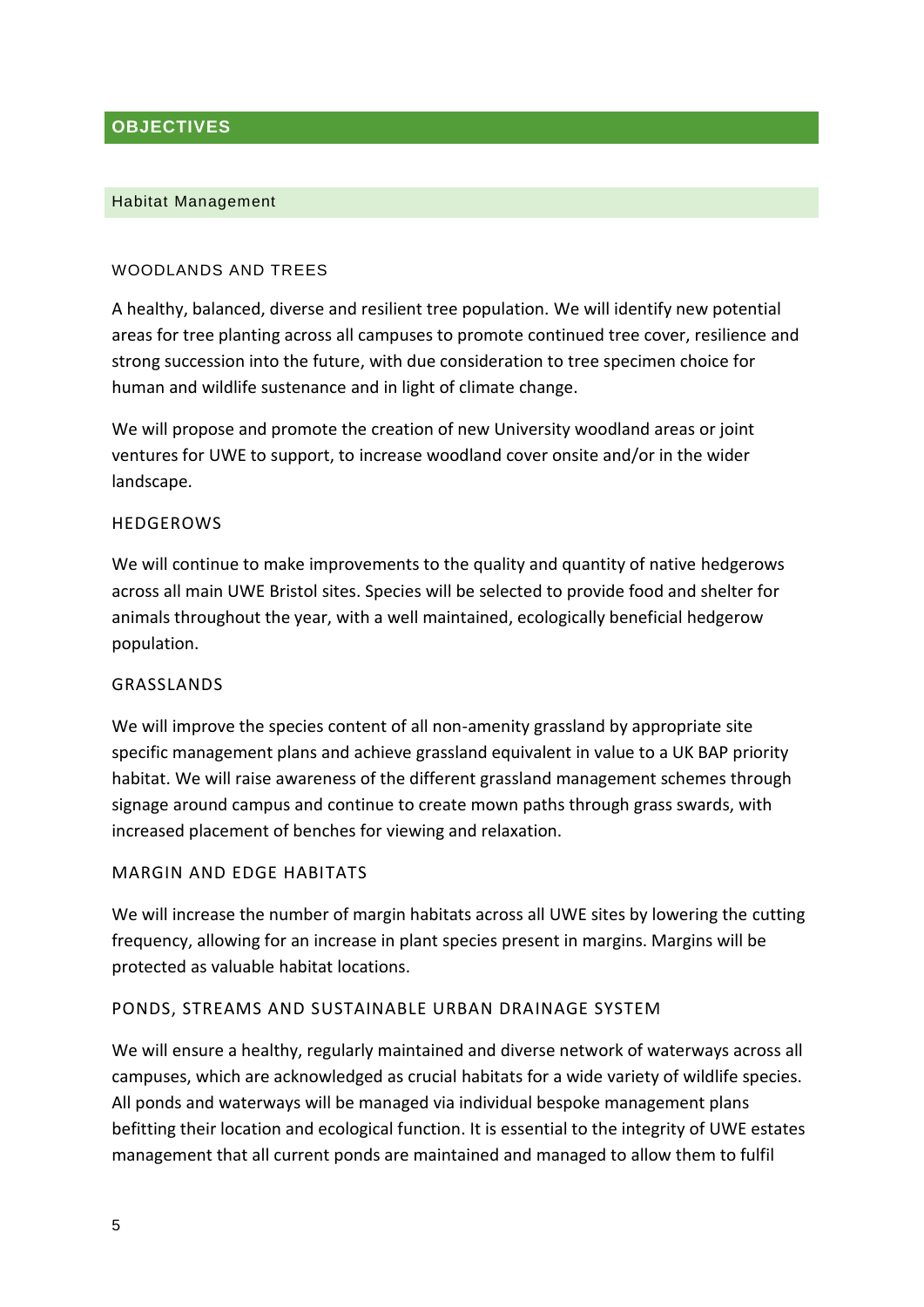their Biodiversity potential. They are potential receptors for a vast number of plant and animal species and should be valued and cherished for the asset they are.

#### ORNAMENTAL PLANTING

We are committed to an annual increase in the amount of high performing pollinator plants across all UWE campuses and to the use of the campus as a tool for teaching site users about the availability, diversity and importance of planting on a local scale. We will build on our sustainable approach to plant production and usage across the site and will work to increase the numbers of staff or students engaged in our external realm. We aim to increase number of honey bees and hives on campus, and to scope out the possibility of introducing bees to Hillside Gardens, Glenside and Bower Ashton campus. In addition, we will develop a methodology for support for wide scale introduction of plants back into office space, via adoption schemes or plant sharing forums.

#### BUILDINGS AND HARD LANDSCAPING

We will design our campus buildings to make the most of opportunities to support and enhance biodiversity. Existing buildings will be considered in terms of their ability to support green infrastructure and new buildings will incorporate some green infrastructure as standard practice. Improved sense of arrival to buildings will showcase UWE Bristol's desire to embrace biodiversity and quality green infrastructure across its campuses.

#### **SPECIES MANAGEMENT**

We will comply with all legislation with regards to protected species and encourage, where possible, the introduction of these species to UWE land. See Appendix 2 for further detail.

#### BIRDS

We will increase the diversity of bird species across all UWE land via continued speciesspecific measures and work to conduct regular wild bird index surveys – including developing and implementing of a monitoring programme for house sparrows. Contemporaneously we will increase the recorded presence of birds.

#### MAMMALS

We will work to increase the presence of mammals across all UWE Bristol campuses through enforcing protected status of certain species (i.e. badgers, bats), appropriately managing spaces to offer wildlife corridors and nesting opportunities, and continue to bring forward initiatives aligned with the Hedgehog Friendly Campus Organisation, aiming to achieve Gold award.

#### AMPHIBIANS AND REPTILES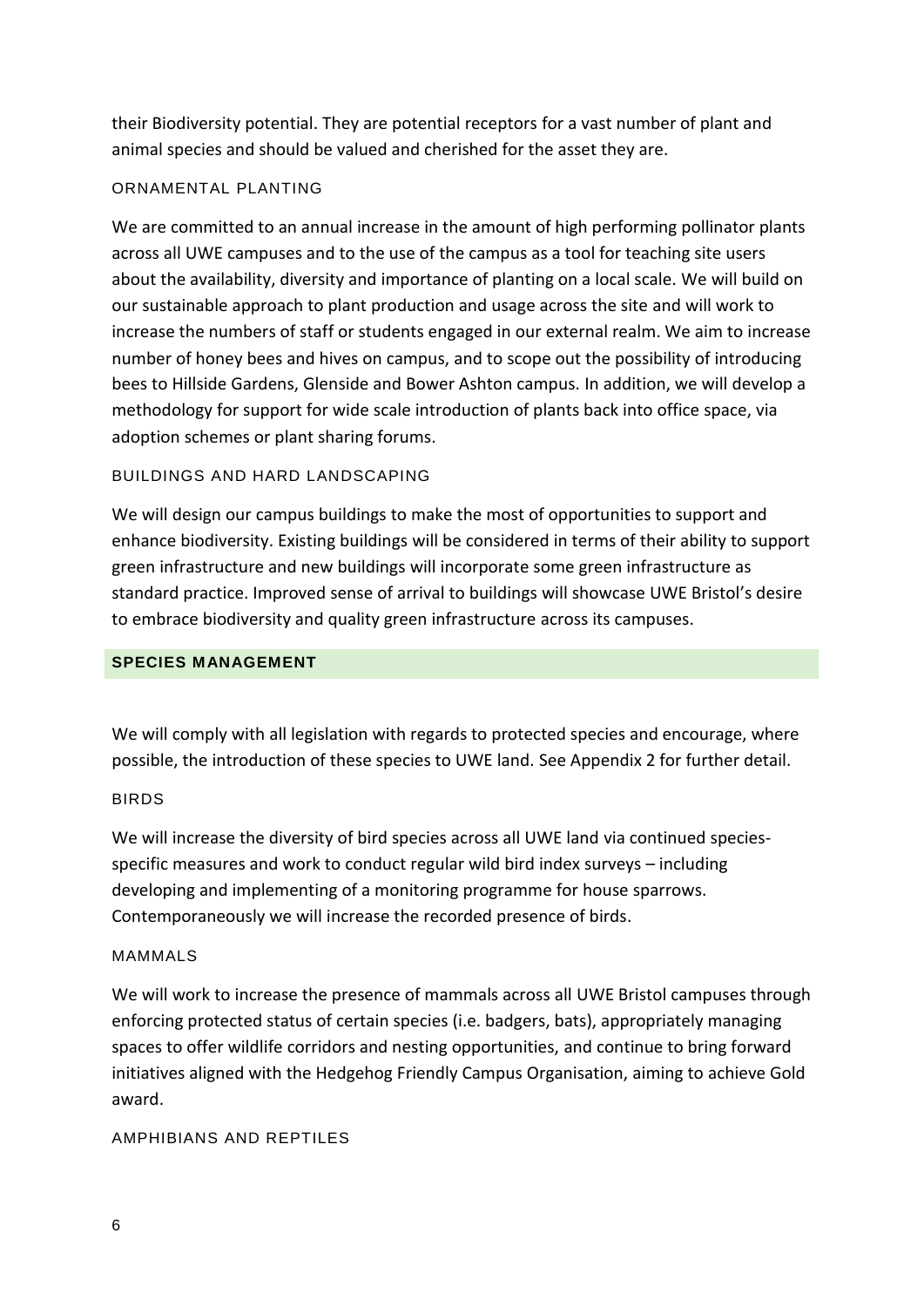We will manage our existing ponds and create new ponds during campus development in order to offer habitat to increase numbers of amphibians and reptiles on site.

#### INVERTEBRATES

We will continue with our pollinator strategy, increasing the number of micro-habitats to encourage pollinators, predators and parasitoids. In addition we will Increase populations of invertebrates across all habitats. We will also further restrict chemicals usage on landscape and soft surfaces across the estate and review pest control practices.

# <span id="page-7-0"></span>**CROSS CUTTING THEMES**

#### CLIMATE CHANGE

The best available local information is contained in a recently published report for Bristol City Council which identifies three headline impacts of a changing climate.

- Winter precipitation rate is projected to increase by up to 48%
- Sea level on Bristol's coastline is projected to increase by up to +72cm
- Summer maximum temperature is projected to increase by over +9°C. By 2080, summer precipitation rate in Bristol is projected to decrease by up to 68%.

Climate change and the potential development of urban microclimates across the region within the foreseeable future needs to drive landscape horticulture activity on campus. Climate change adaptation is already resulting in more drought tolerant planting being considered in landscaping projects, with the added benefit or reducing water consumption.

Species resilience is an important factor when considering plant choice. Adaptability, sensitivity to heat, drought, storms and high winds are all considered, along with referring to tree lifespans and their relative age when climate extremes may be active. Species choices are already being made on campus based around these criteria as well and the possible increase in prevalence of certain pest and diseases making the future of some species uncertain.

Green infrastructure also needs to be considered as a combative measure to climate change, be this through increase in canopy planting in open spaces or preparing buildings for the onset of extreme heat through the use of planting as supportive design tools.

#### LAND USE FRAGMENTATION

The biggest threat of fragmentation across our campuses is the University's capital development programme so, when new buildings are being planned, we will consider ways of maintaining and improving connectivity and movement for species through our land with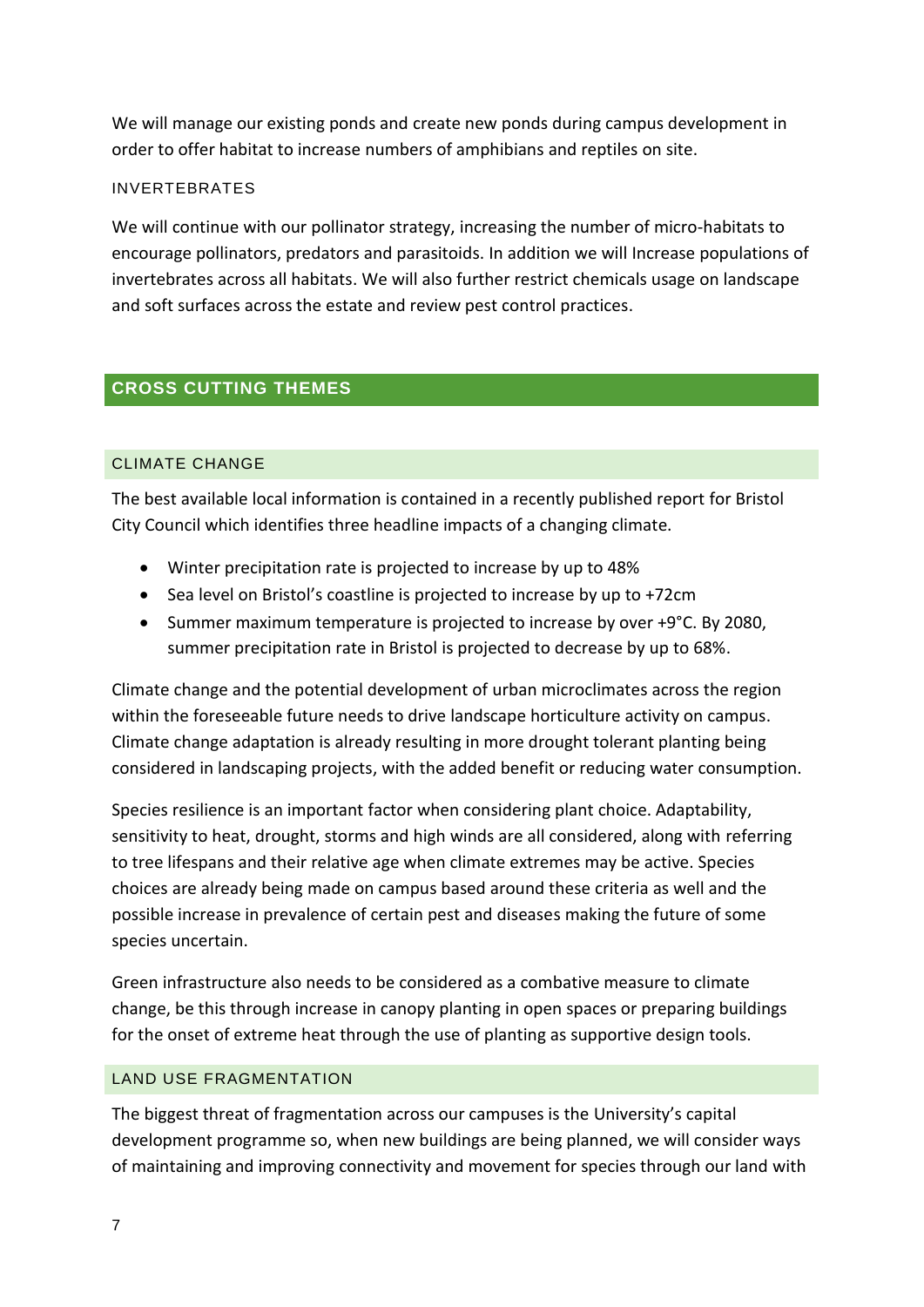hedgerow and wildlife corridor creation. Will also ensure we maintain connectivity with our local environment and natural neighbours.

#### POLLUTION AND RESOURCE USE

We will continue with the transition to sustainable horticulture techniques within the grounds team, embracing technology and training as necessary. For example, we will find opportunities to reduce plastics usage, avoid peat based growing media, continue to electrify previously petrochemical-fuelled equipment, and continue reducing chemicals used in weed and pest control.

#### <span id="page-8-0"></span>**PROJECTS**

The following projects will help to deliver actions and improvements identified within the Habitat and species action plans as well as contribute to other cross cutting themes mentioned in this section.

UWE BEELINE There will be continued development of the Beeline to encompass Glenside and City campuses, with additional sections and increased community involvement. Beeline spaces should consist of 4 individual elements - a) edible pollinators b) fruit trees for foraging c) wildflower meadow (native or near native) and d) seating or engagement space.

Some of the existing Beeline spaces currently only exhibit some of these elements so we will progress towards all Beeline points including all four elements if possible.

BIODIVERSITY IMPACT ASSESSMENT This project will attempt to provide practicable, unrestrictive recommendations that allow the campus to meet the need of its users via development, servicing and maintenance etc, while limiting or mitigating the impact these works have on the quality and biodiversity of our campus grounds.

UWE BRISTOL POLLINATOR STRATEGY Following consultation with Buglife and as part of our involvement with the Greater Bristol pollinator strategy steering group, UWE Bristol is committed to producing a pollinator strategy to ensure that the university is doing everything possible to encourage pollinators onto our campuses.

#### <span id="page-8-1"></span>**COMMUNITY AND INCLUSIVITY**

The University will offer the green spaces that link our buildings the same level of design as the buildings themselves. Through the delivery of this plan and wider campus development, our students, staff and the wider community will be provided with high quality green infrastructure that benefits people and nature.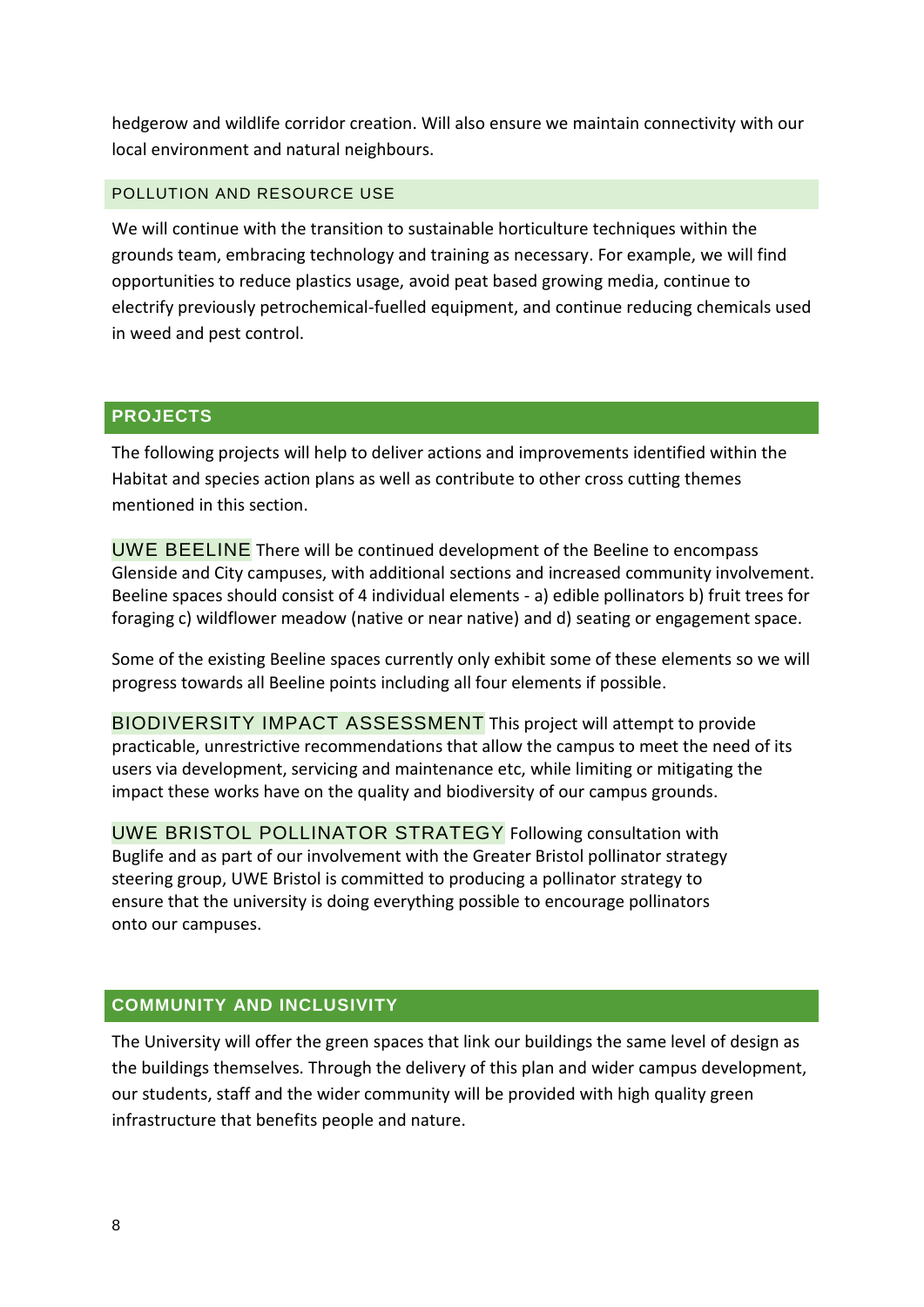We will promote engagement on biodiversity matters on campus and seek feedback to any decisions that impact heavily on the environment: to this end, UWE Bristol has a useful effective and consistent number of partnerships focused on biodiversity protection and enhancement. UWE Bristol grounds will be increasingly used for external teaching and as a living lab for student projects and learning outcomes.

# EDUCATION AND AWARENESS

Being an educational institution, it is right and proper that we take any available opportunity to educate and to increase awareness of biodiversity and its impact. Our goal, aimed at anyone who has any interaction with our site - be it through study, work or even occasional visits, should leave with a better understanding of how essential it is that biodiversity is protected and furthermore, how it can be managed and enhanced for the benefit of all. This will be achieved through a number of ways both via estates and facilities initiatives and through integration into the academic programme.

# ENGAGEMENT AND COMMUNICATION

We will use a variety of inclusive methods to engage our community. As well as offering regular facilitated community garden sessions alongside the Students' Union for practical involvement in horticulture, in order to maximise accessibility and inclusivity we will make use of web resources, blogs and emails, campus signage and stakeholder engagement sessions.

# LOCAL COMMUNITY AND PARTNERSHIPS

We will identify links to neighbouring communities and offer engagement opportunities for interested parties to be involved in the campus grounds. Additionally, through development of partnerships, we will actively seek out means to influence landscape improvements and nature recovery across the wider region.

We will continue to support annual initiatives such as the City Nature Challenge and the Bristol Festival of Nature.

# <span id="page-9-0"></span>**NATURE CONNECTIVITY AND WELLBEING**

One of the biggest issues surrounding human health and wellbeing is the general disconnect that people are feeling with nature due to impacts of urbanisation and increased pressures of a modern lifestyle. As people arrive to live or work on our campuses, we have an opportunity through education and estate management techniques, to help to build that connection with nature and, for those for whom it is already strong, to nurture and support it.

As well as continuing the development of the external environment in ways that bring nature close to people as described in this plan, we aim to articulate, strengthen and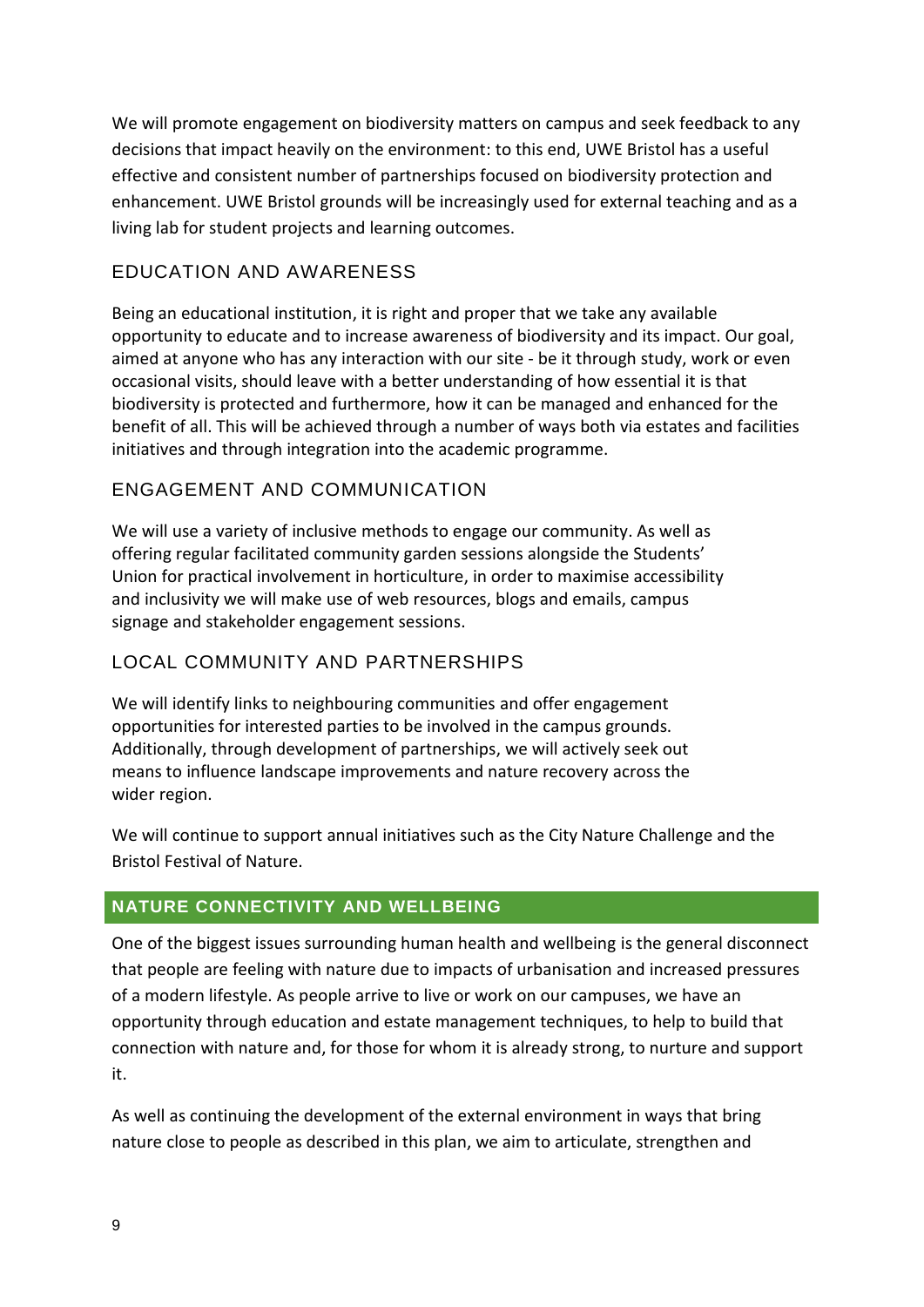celebrate these links through accreditation to the Building with Nature ([https://www.buildingwithnature.org.uk/about\)](https://www.buildingwithnature.org.uk/about) standard.

#### **SIGNIFICANCE**

We will develop "character areas" defined by location use and value, to help inform decisions around such elements as user and visitor experience, visual and identity style, marketing and communications, commercial opportunity and conservation strategy.

By considering the significance of individual place, we are able to better understand how any change will impact upon all aspects of it. The statement of significance will attach a value to a heritage or landscape asset.

We will produce bespoke landscape maintenance and development programmes based on these character areas and agree protected status for UWE Significant Sites, allowing for development and management to continue unhindered by the threat of change of land use or potential building development.

#### PEOPLE AND BIODIVERSITY

To maximise the nature connectivity benefits to our community, we will continue to improve our external engagement spaces with comfortable and social seating solutions in close proximity to nature via the UWE Beeline edible and pollinator-friendly plantings. We will develop a series of self-guided walks around the campus grounds, improve wildlife/biodiversity related promotional signage and continue to find creative ways to draw people out into the campus grounds.

Our vision is to have high quality external spaces and green infrastructure where people and nature can happily coexist - a scaled-down demonstration of the same sustainable coexistence needed on a global scale.

#### <span id="page-10-0"></span>**REPORTING AND DATA COLLECTION**

The measures within this plan will be embedded into institutional practice through ongoing cross-disciplinary collaboration with relevant staff and external parties over its duration. We will look for ways to involve students in its implementation and ongoing monitoring: to assist with this, we will develop simple site sampling tools which will help to provide the necessary data. We anticipate that sometimes this may enhance curricular practice and learning through the provision of educationally useful resources. Annual biodiversity statements summarising progress towards the objectives set out in this plan will be produced and regular reports will also be compiled and made available to interested parties and via institutional governance processes.

#### PERFORMANCE INDICATORS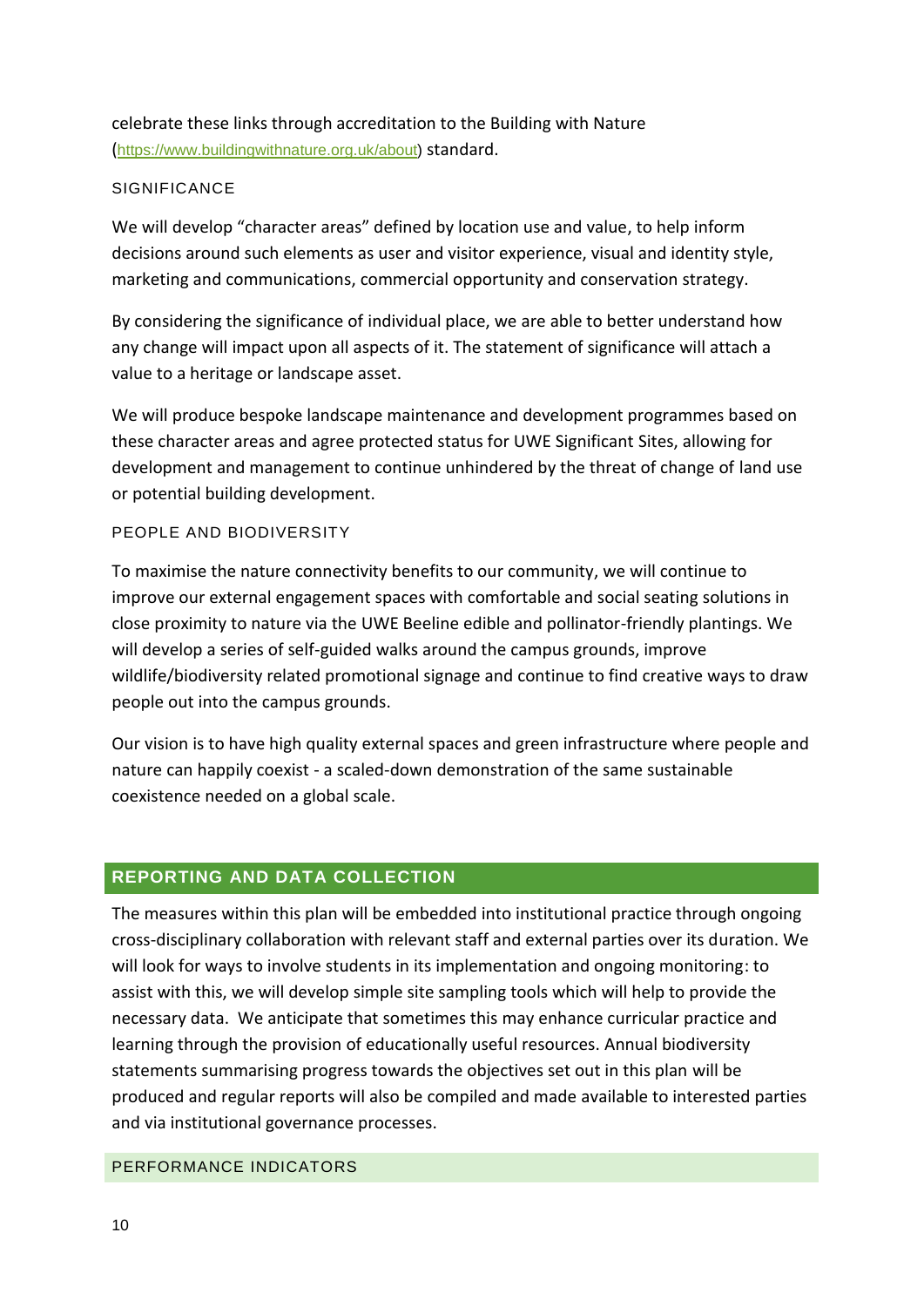We will monitor and report on the following indicators -

| Indicator                                                                                                                                                                                                     | <b>Explanatory note</b>                                                                                                                                                                                                                                                                                                                                                                                             | Reporting |
|---------------------------------------------------------------------------------------------------------------------------------------------------------------------------------------------------------------|---------------------------------------------------------------------------------------------------------------------------------------------------------------------------------------------------------------------------------------------------------------------------------------------------------------------------------------------------------------------------------------------------------------------|-----------|
|                                                                                                                                                                                                               |                                                                                                                                                                                                                                                                                                                                                                                                                     | frequency |
| Increase in Beeline assessment<br>points by 10% annually across all<br>campuses                                                                                                                               | Beeline spaces should consist of 4 individual<br>elements - a) edible pollinators b) fruit trees<br>for foraging c) wildflower meadow (native or<br>near native) and d) seating or engagement<br>space. Some of the existing Beeline spaces<br>currently only exhibit some of these. Each<br>Beeline location will be assessed per<br>element.                                                                      | Quarterly |
| Increase in the number of staff or<br>students engaging with the external<br>environment, as facilitated by UWE<br>Grounds team                                                                               | To include recorded numbers taking part in<br>Community garden sessions, Hedgehog<br>friendly campus actions, Beeline clinics or<br>other Grounds facilitated events or sessions.<br>It will also take account of any student<br>projects that focus on the external realm and<br>with whom the Grounds Team have provided<br>support.                                                                              | Quarterly |
| Develop, launch and embed the<br>Small Project Landscape<br>Assessment Tool (SPLAT)                                                                                                                           | An assessment tool to enable UWE Grounds<br>team to provide all estates project and<br>maintenance managers with potential<br>impacts/opportunities surrounding Green<br>Infrastructure, Biodiversity and Horticultural<br>features. It chiefly concerns small projects or<br>maintenance works in the external realm but<br>also internal works where an impact on the<br>environment may be unintentionally felt. | Quarterly |
| Tree losses and gains. All losses<br>accounted for and 20% of the total<br>number of trees planted annually<br>to be development or succession<br>planting (additions to population)                          | All trees lost to disease, adverse weather,<br>project impact or vandalism will be replaced.<br>This is achieved through the upkeep of a<br>losses and gains register managed by the<br>Grounds Team. We will aim plant an<br>additional 20% in order to ensure that<br>succession planting is taking place and that<br>realistic population expansion takes place.                                                 | Annually  |
| Plant production numbers show a<br>10% increase in plants produced<br>from seed, cuttings and division. All<br>using peat free mediums.                                                                       | Existing baselines exist from 2018/19 season<br>as growing opportunities for 2019/2020 and<br>2020/2021 seasons have been disrupted                                                                                                                                                                                                                                                                                 | Annually  |
| Number of designated "UWE<br>Habitat" locations showing annual<br>increase. Launch this initiative and<br>then increase number of locations<br>by 10% annually.                                               | UWE Grounds team will develop bespoke<br>"Habitat" signage. This will be used to ensure<br>significant habitats across all campuses are<br>identified, enhanced and protected. An<br>electronic log will also be developed and<br>maintained as assets within digital campus<br>information.                                                                                                                        | Annually  |
| Hedgehog Friendly Campus -<br>report on progress towards getting<br>Gold accreditation and once<br>achieved on the actions required<br>maintain this standard across all<br>campuses during duration of plan. | Various objectives are required in order to<br>achieve this accreditation. These are<br>managed by the Hedgehog Friendly Campus<br>working group, comprising of UWE staff,<br>students and Student Union staff.                                                                                                                                                                                                     | Annually  |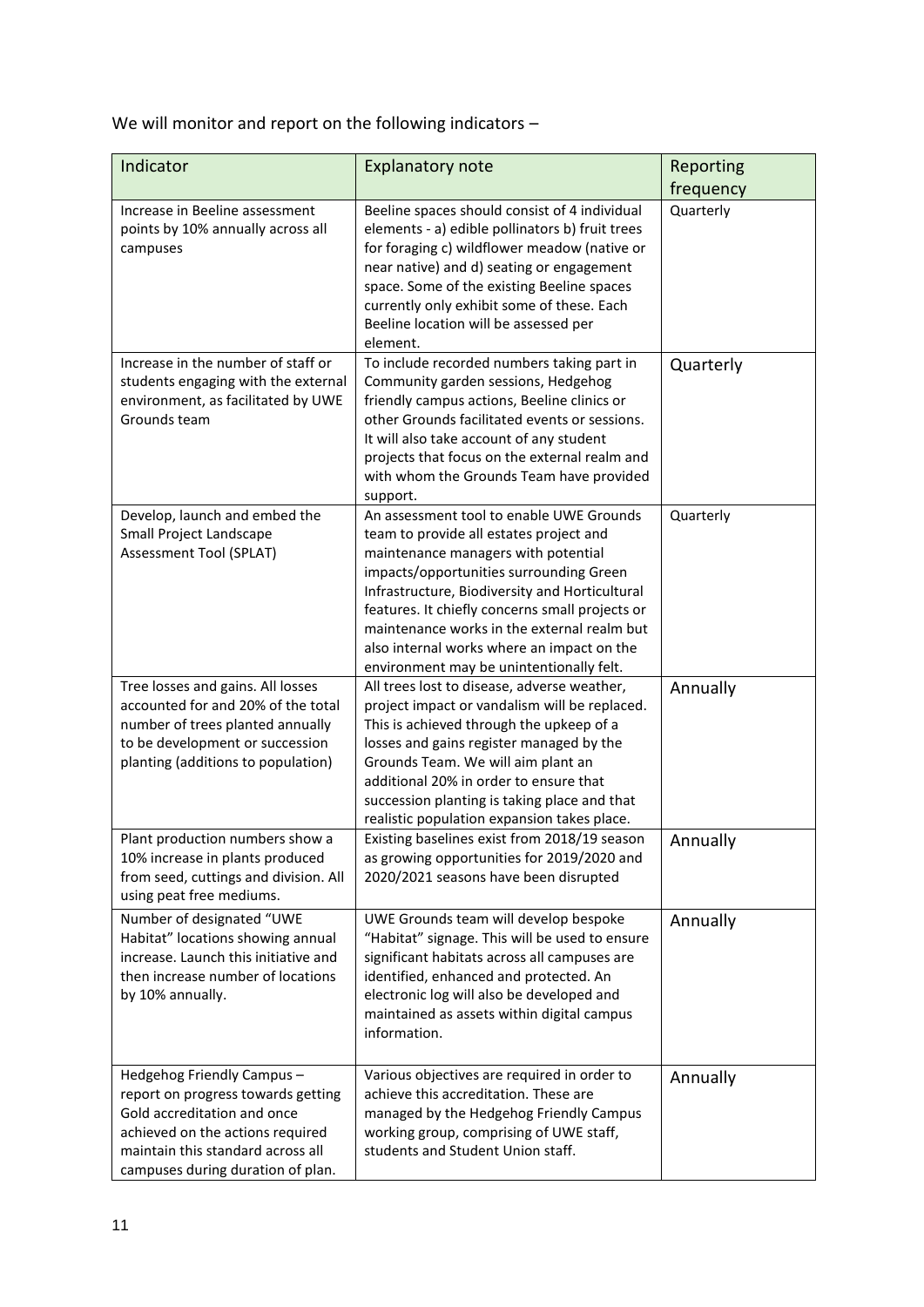# <span id="page-12-0"></span>**APPENDIX <sup>1</sup>** - **UWE BRISTOL LAND USE, MANAGEMENT AND CAMPUS DIVERSITY**

Spread over three campuses, all just a short bus ride from one another, each site offers something unique in terms of amenities and green spaces. Over the last five years, we've invested £300 million into our state-of-the-art facilities, creating the most effective and empowering setting for our students and people to discover their potential.

# Frenchay

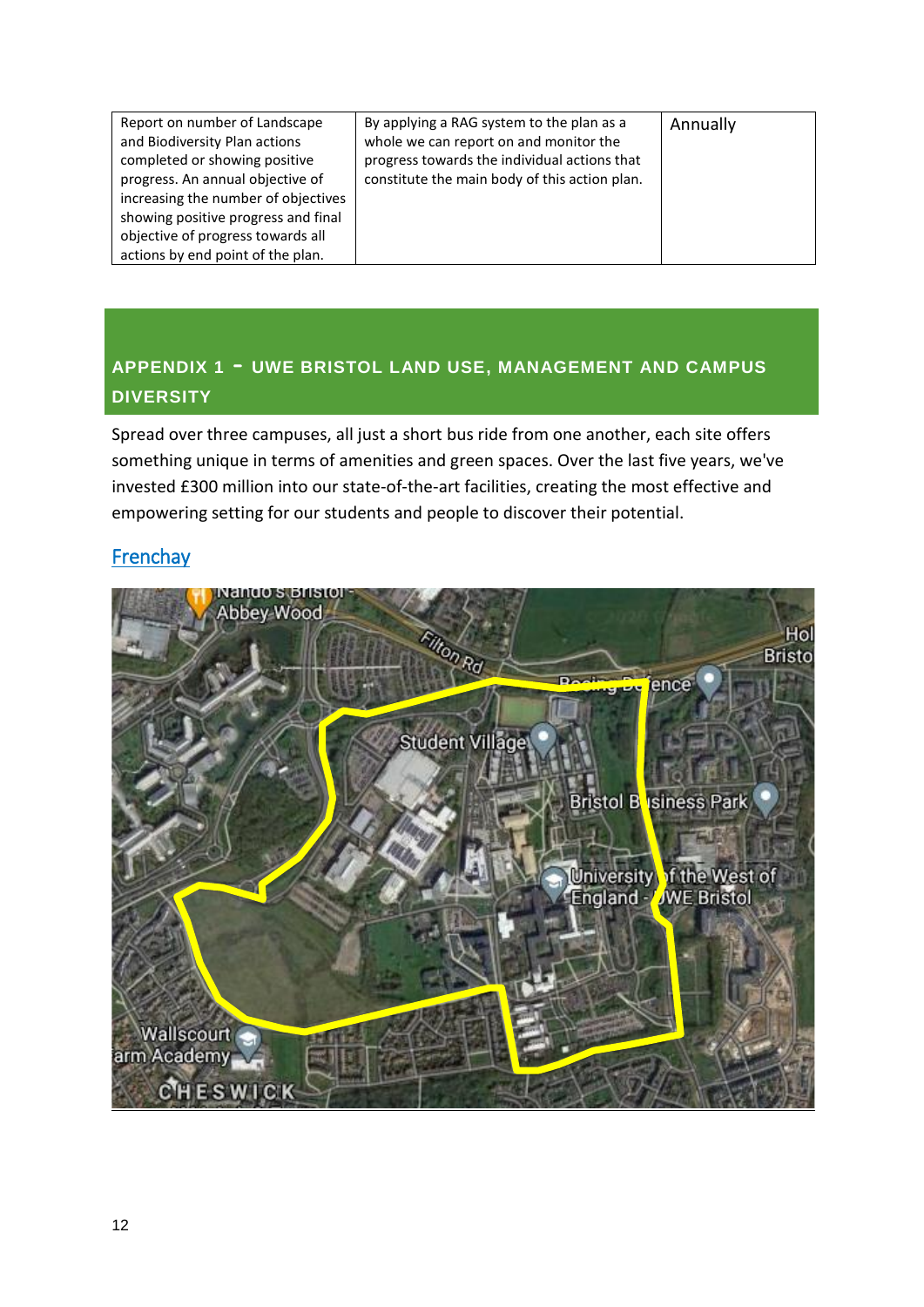Frenchay campus is 633287 m2 and made up of a variety of habitats including Amenity Grassland, Meadow Grass, Margins, Hedgerows, Woodlands, Orchards, Specimen trees, Ponds and Waterways and the Built Environment. It is enhanced by a mixture of ornamental, edible and native planting. The building footprint on Frenchay campus was most recently measured to account for 102349m2.

The Grounds are separated into eight sections for the purposes of grounds maintenance and development and these sections are further split into "character areas": external subsections are used to define the usage and the significance of the external realm.

Frenchay campus is maintained and developed by the UWE Grounds team, who sit within the Sustainability team of the Estates and Facilities department.



# **Glenside**

Glenside campus is primarily the hub for UWE Bristol's Health and Social Care students and, alongside the Hollies, provides accommodation, student union, cafes and bars, modern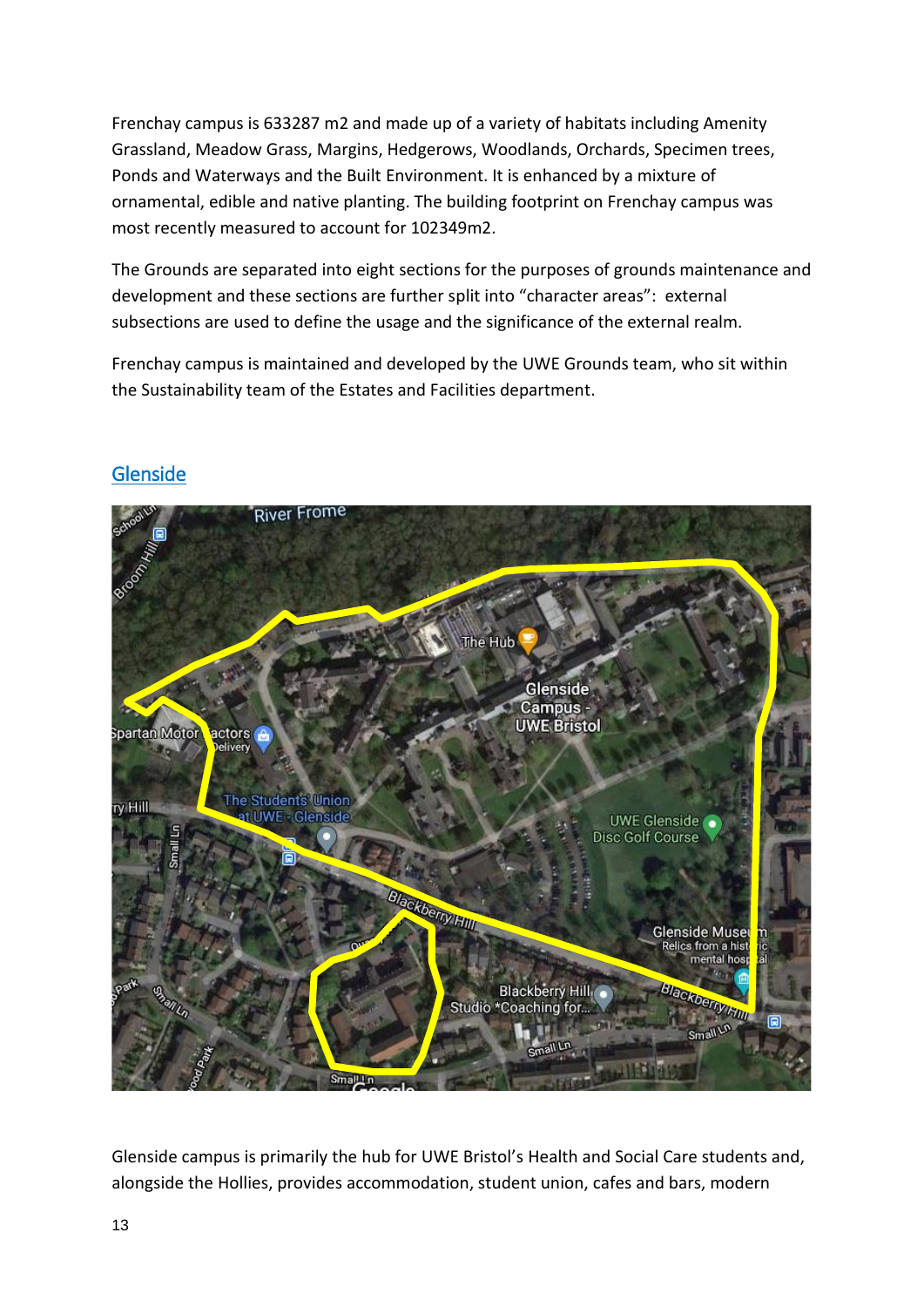practical teaching units and plenty of green open space. It sits within a conservation area and as such permission is required from the council for any significant changes to the external realm and all trees are afforded protection both above and below ground. It comprises of an area 96904m2 and is home to a wide variety beautifully established mature trees, as well as plenty of amenity and meadow grass, ornamental planting and a tranquil rose garden. The heritage listed building comprises 20047m2 of the estate. The external areas of Glenside campus are maintained by a small Grounds team based permanently on site.

# City Campus (Bower Ashton)



At 28768m2 Bower Ashton campus is the smallest of the Campuses incorporated under the action plan and it also sits within a conservation area. The building area currently accounts for 8469m2 and it is the creative centre of the university. The majority of the remaining portion of the estate comprises of woodland habitat and amenity grassland. Some amenity

14 Conservation areas exist to manage and protect the special architectural and historic interest of a place - in other words, the features that make it unique (Historic England). In the case of both Glenside and Bower Ashton the Landscape is a significant factor when looking to define their unique character and as such must be protected by the custodians of the estate.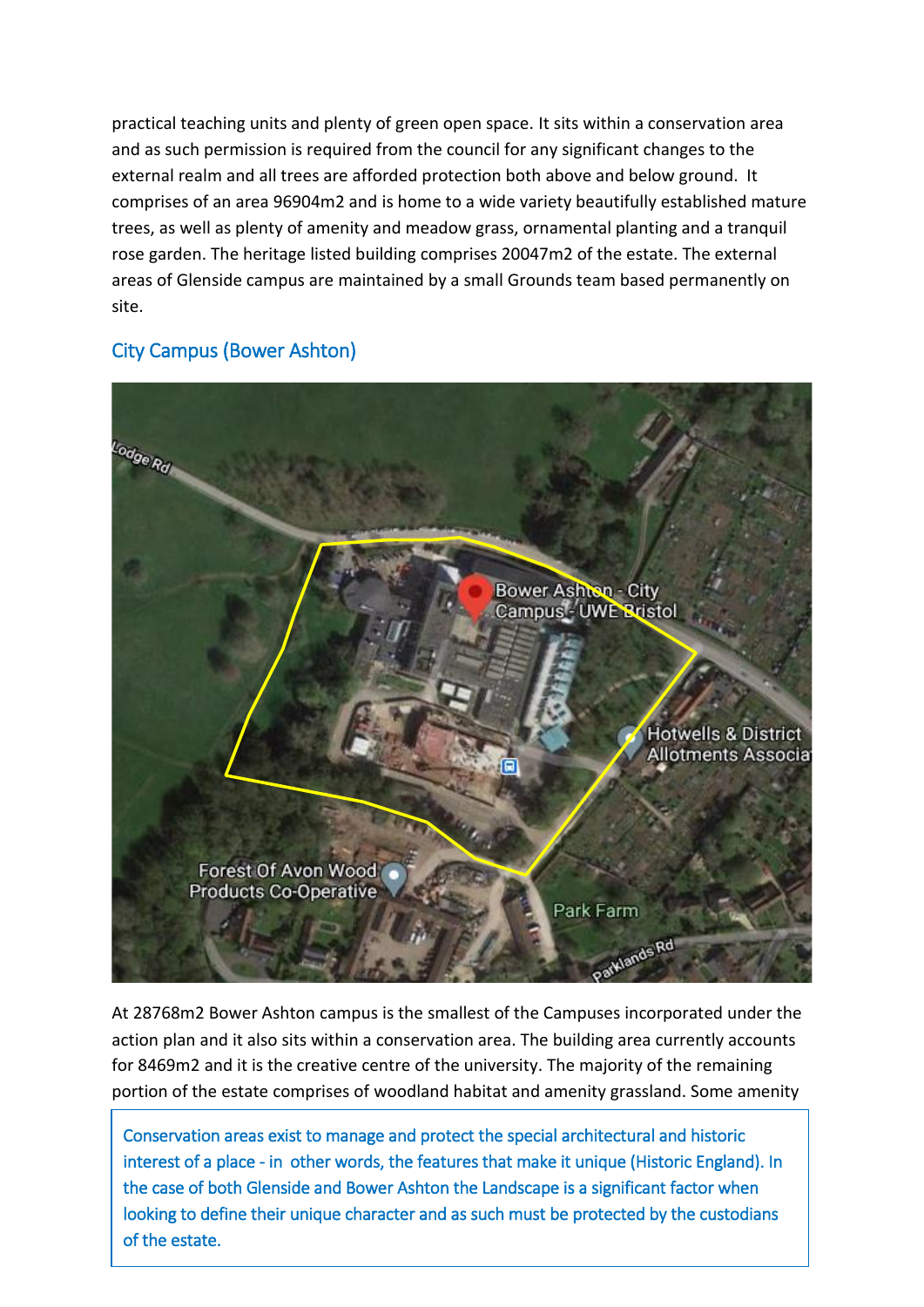grass has recently been converted to a meadow grass management programme in order to improve grassland diversity.

# <span id="page-15-0"></span>**APPENDIX 2 PROTECTED ANIMAL SPECIES**

| <b>Objective</b>       | <b>Protected Animal species</b>                                                                                                                                                    |  |  |
|------------------------|------------------------------------------------------------------------------------------------------------------------------------------------------------------------------------|--|--|
| <b>Desired Outcome</b> | Comply with legislation and encourage, where possible,<br>introduction of these species to UWE land.                                                                               |  |  |
| Current<br>Management  | The following Animal species are classified as protected species<br>through legislation and as such require a specific mention within<br>this management plan:                     |  |  |
|                        | Bats, Horseshoe (all species) Rhinolophidae                                                                                                                                        |  |  |
|                        | Bats, Typical (all species) Vespertilionidae                                                                                                                                       |  |  |
|                        | <b>Butterfly, Large Blue Maculinea arion</b>                                                                                                                                       |  |  |
|                        | Cat, Wild Felis silvestris                                                                                                                                                         |  |  |
|                        | Dormouse, Muscardinus avellanarius                                                                                                                                                 |  |  |
|                        | Lizard, Sand Lacerta agilis                                                                                                                                                        |  |  |
|                        | <b>Newt, Great Crested (or Warty) Triturus cristatus</b>                                                                                                                           |  |  |
|                        | Snake, Smooth Coronella austriaca                                                                                                                                                  |  |  |
|                        | Toad, Natterjack Bufo calamita.                                                                                                                                                    |  |  |
|                        | We have no specific management plan in place for these species<br>currently although our habitat management plan must ensure we<br>are having no negative impact on these species. |  |  |
| Threats / Risks        | Poorly trained staff, removal of habitat, poisons, and campus<br>development requirements.                                                                                         |  |  |

| <b>Goal 13.1</b><br><b>Protected Animals</b> |                                                                                                                                |           |                           |
|----------------------------------------------|--------------------------------------------------------------------------------------------------------------------------------|-----------|---------------------------|
| <b>Action Steps</b>                          |                                                                                                                                | Timeframe | Responsibility            |
| room                                         | 1. Produce high quality identification chart for<br>all species and display in grounds briefing                                | Short     | Grounds<br>Manager        |
| land                                         | 2. Survey and document specifically for<br>presence of any of these Animals on any UWE                                         | Medium    | Grounds<br>Manager        |
|                                              | 3. Determine the commitment of UWE estate<br>development project team to Biodiversity<br>development with respect to Protected | Medium    | Sustainability<br>Manager |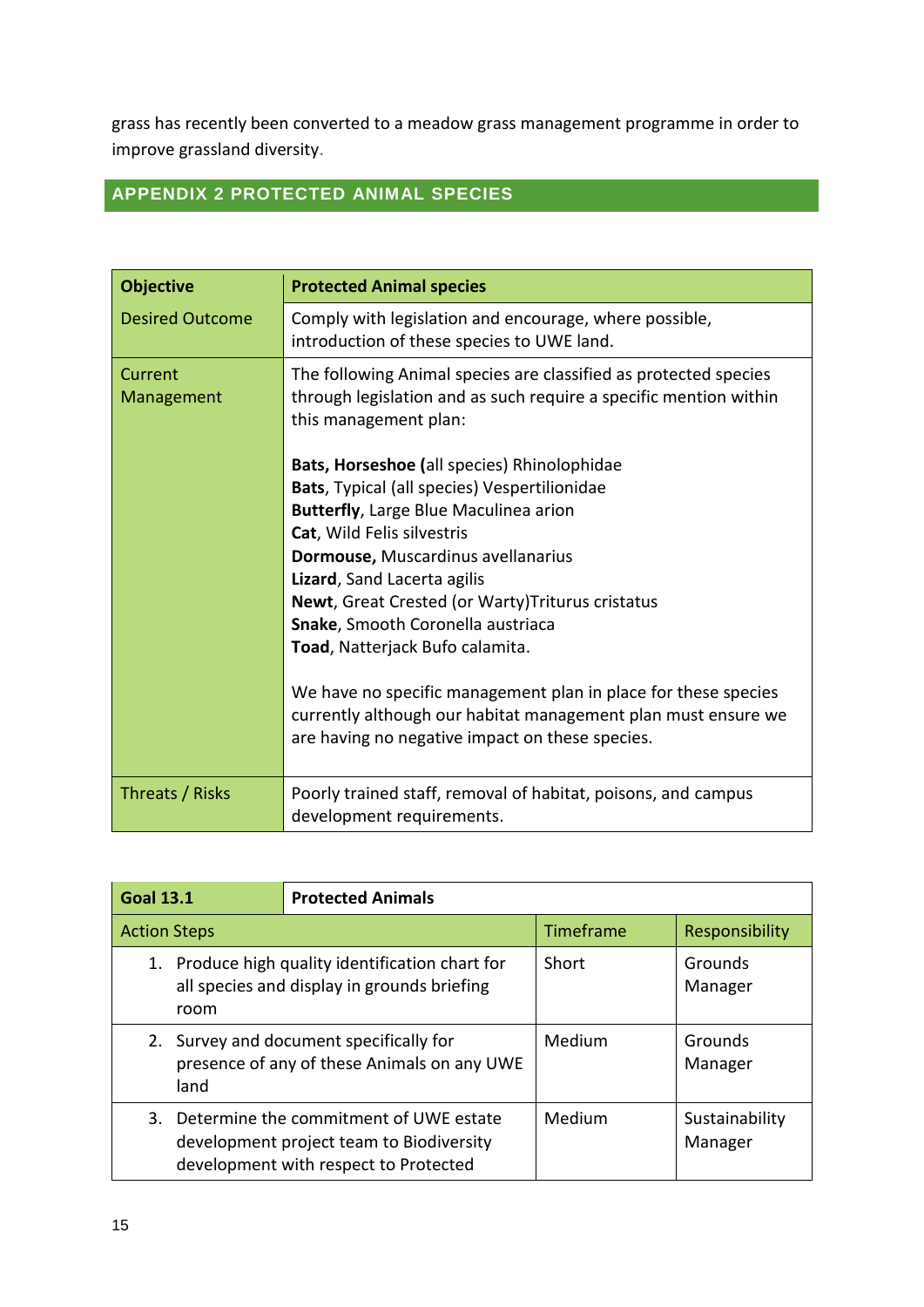| Species on UWE land and lobby for long term<br>commitment.                                                       |       |                    |
|------------------------------------------------------------------------------------------------------------------|-------|--------------------|
| 4. Initiate formal training session on<br>identification and legislation surrounding<br>protected Animal species | Short | Grounds<br>Manager |

# 5.7 Plants

| <b>Objective 14</b>    | <b>Invasive Species</b>                                                                                                                                                                        |
|------------------------|------------------------------------------------------------------------------------------------------------------------------------------------------------------------------------------------|
| <b>Desired Outcome</b> | All invasive species are managed in accordance with perceived<br>harm/benefit to the environment within the confines of existing<br>legislation.                                               |
| Current<br>Management  | Regular site inspections ensure any species controlled via<br>legislation are managed appropriately. Grounds team are provided<br>with weed identification sheets to help with ad hoc surveys. |
| Threats / Risks        | Lack of knowledge, poor management, importation, legislation.                                                                                                                                  |

An invasive species is defined as an organism (plant, animal, fungus, or bacterium) that is not native and has negative effects on our economy, our environment or our health. Invasive plants and animals are the second greatest threat to biodiversity after habitat loss.

Five weeds are classified under the Weeds Act 1959:

- a. common ragwort (Senecio jacobaea)
- b. spear thistle (Cirsium vulgare)
- c. creeping or field thistle (Cirsium arvense)
- d. broad-leaved dock (Rumex obtusifolius)
- e. curled dock (Rumex Crispus).

Some of these plants can constitute significant conservation benefits but must be managed to prevent them from spreading onto agricultural land.

| <b>Goal 14.1</b>                                                                                                                   | Invasive plant management |           |                    |
|------------------------------------------------------------------------------------------------------------------------------------|---------------------------|-----------|--------------------|
| <b>Action Steps</b>                                                                                                                |                           | Timeframe | Responsibility     |
| 1. Develop a recording system to identify any of the<br>plants classified under the Weeds Act present on<br>any University campus. |                           | Medium    | Grounds<br>Manager |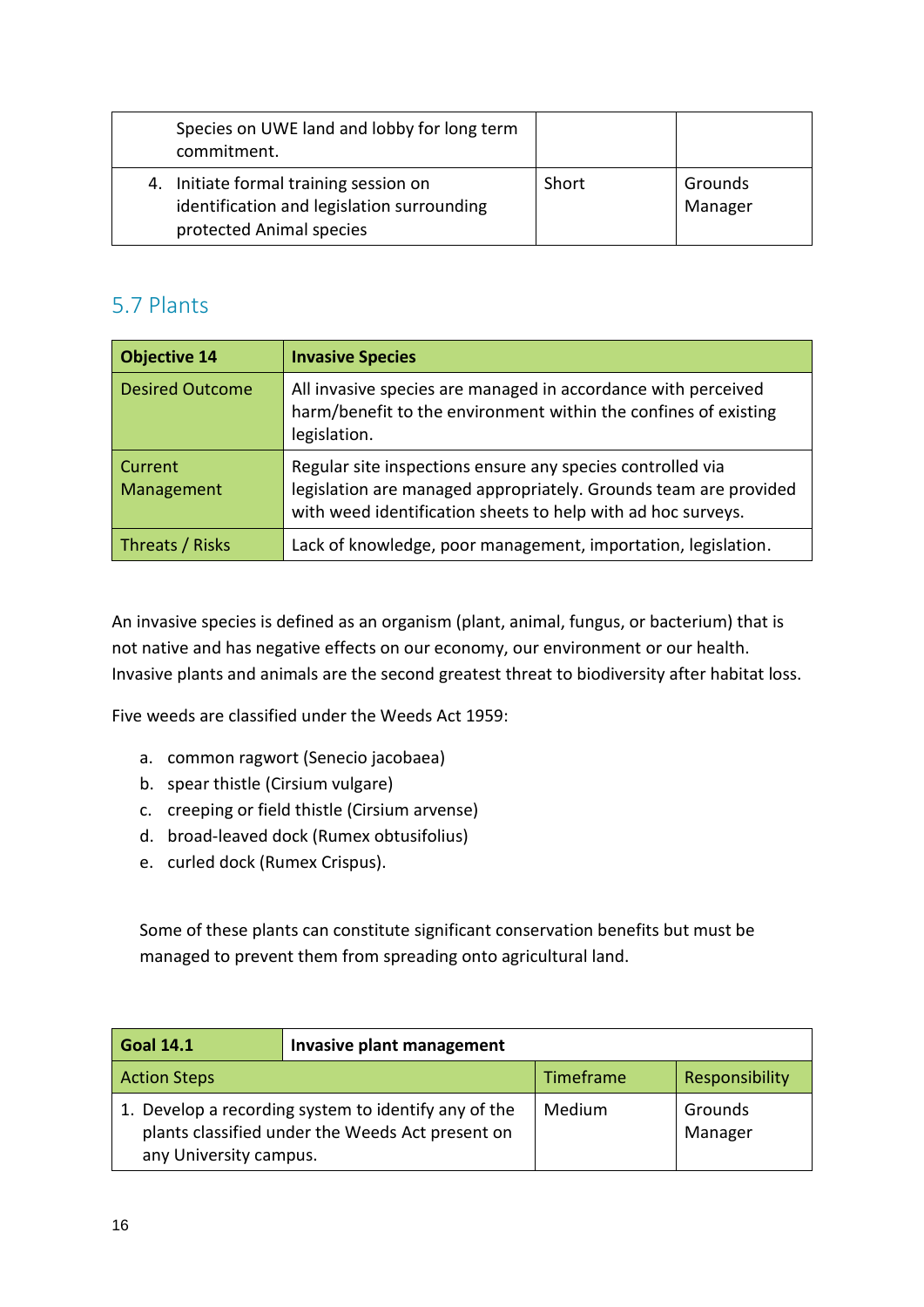| 2. Grounds staff to be trained in identification of | Short | Grounds |
|-----------------------------------------------------|-------|---------|
| invasive weeds and the necessary reporting and      |       | Manager |
| controlling procedures.                             |       |         |

| <b>Objective 15</b>    | Pest and disease management                                                                                                                                                                                                                                                                                                                            |
|------------------------|--------------------------------------------------------------------------------------------------------------------------------------------------------------------------------------------------------------------------------------------------------------------------------------------------------------------------------------------------------|
| <b>Desired Outcome</b> | Be in a position to identify and react to any new pests and diseases<br>that occur on our managed land. To reduce the number and effects<br>of pests and diseases that we are currently aware of in a<br>sustainable manner.                                                                                                                           |
| Current<br>Management  | Our current Grounds management systems are put in place to<br>minimise our use of herbicides to as little as possible; regular<br>contact is made with manufacturers to identify the products with<br>the least environmental impact. We fully support the use of<br>alternative pest control method such as Integrated pest<br>management procedures. |
| Threats / Risks        | Poor knowledge, poor disposal techniques, local land management<br>practices, politics.                                                                                                                                                                                                                                                                |

Threats to plant health have increased with the globalisation of trade and increased travel opportunities generally, with a marked increase in the volume and diversity of plants, seeds, soil, and plant products entering the England. The university has a responsibility to ensure that the sites are monitored for the presence of any of the pests or diseases listed in Annex 1 of this document and that we are able to respond to their presence appropriately to prevent any negatives effects on biodiversity.

| <b>Goal 15.1</b>    |                                                                                                                                         | Reduction of pest and diseases present on UWE Flora                                           |           |                    |
|---------------------|-----------------------------------------------------------------------------------------------------------------------------------------|-----------------------------------------------------------------------------------------------|-----------|--------------------|
| <b>Action Steps</b> |                                                                                                                                         |                                                                                               | Timeframe | Responsibility     |
| 1.                  | on UWE land                                                                                                                             | Develop a system of recording pests and<br>diseases listed in annex 1 that are identified     | Medium    | Grounds<br>Manager |
|                     |                                                                                                                                         | 2. Ensure ground team are trained in reporting<br>of pests and diseases located on UWE flora  | Medium    | Grounds<br>Manager |
|                     | 3. Ensure some specialised grounds staff are<br>trained in identification, control and disposal<br>methods of listed pests and diseases |                                                                                               | Short     | Grounds<br>Manager |
|                     | required                                                                                                                                | 4. Develop system for recording how pests and<br>diseases plant material are disposed of when | Short     | Grounds<br>Manager |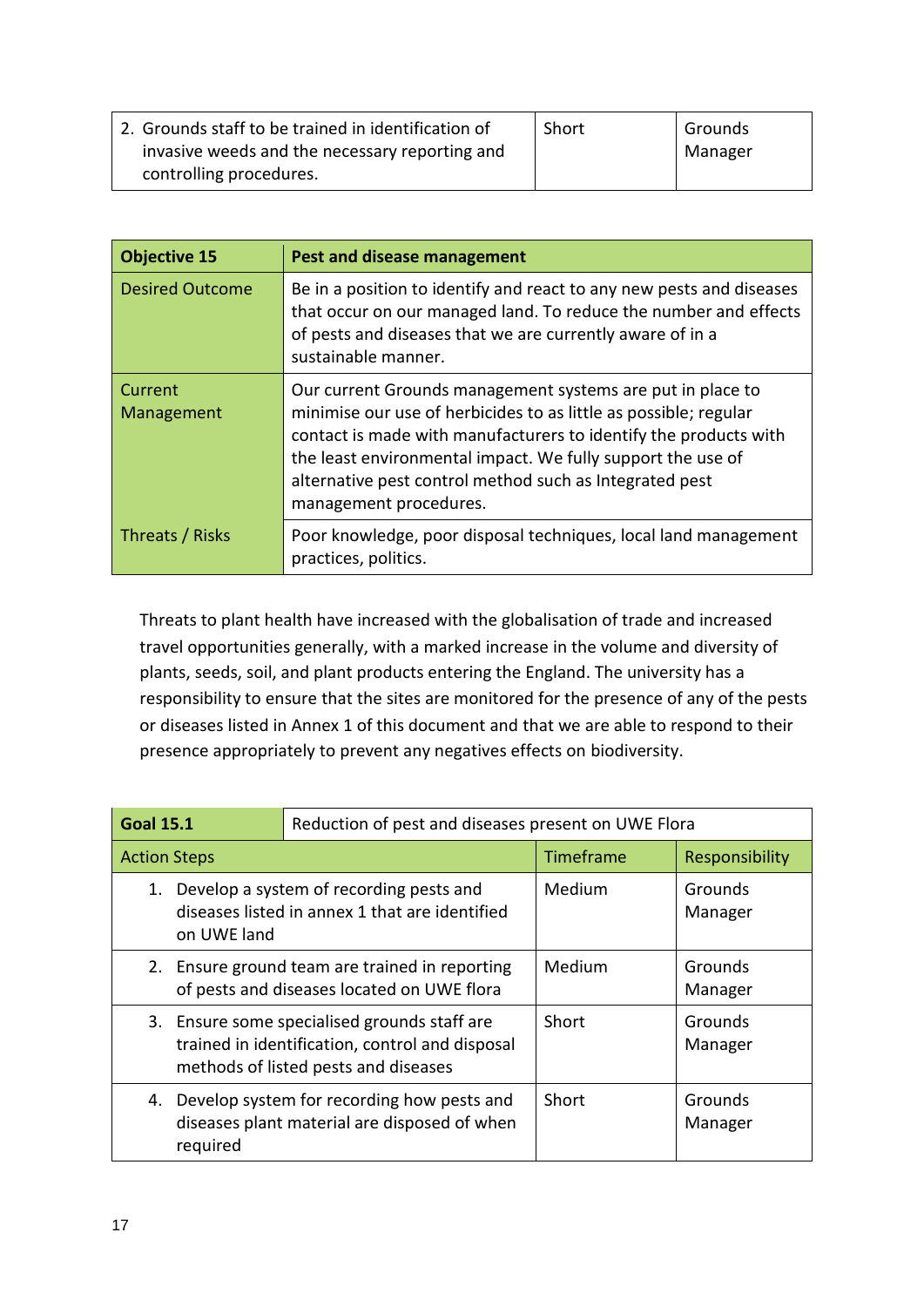| 5. Promote and train staff more thoroughly on | Short | Grounds |
|-----------------------------------------------|-------|---------|
| integrated pest management procedures.        |       | Manager |

# 5.8 Protected Plant Species

| <b>Objective 16</b>    | <b>Protected Plant Species</b>                                                 |
|------------------------|--------------------------------------------------------------------------------|
| <b>Desired Outcome</b> | All protected species to be managed as required by legislation.                |
| Current<br>Management  | Protected plant species are not interfered with.                               |
| Threats / Risks        | Unauthorised removal, cut down or treated as weeds by poorly<br>trained staff. |

The following Plant species are classified as protected species through legislation and as such require a specific mention in this management plan:

- a. **Dock**, Shore Rumex rupestris
- b. **Fern,** Killarney Trichomanes speciosum
- c. **Gentian**, Early Gentianella anglica
- d. **Lady's–slipper** Cypripedium calceolus
- e. **Marshwort**, Creeping Apium repens
- f. **Naiad**, slender Najas flexilis
- g. **Orchid**, Fen Liparis loeselii
- h. **Plantain**, Floating–leaved water Luronium natans
- i. **Saxifrage,** Yellow Marsh Saxifraga hirculus

| <b>Goal 16.1</b>                                                                                                | <b>Protected plants</b>                                                            |           |                    |
|-----------------------------------------------------------------------------------------------------------------|------------------------------------------------------------------------------------|-----------|--------------------|
| <b>Action Steps</b>                                                                                             |                                                                                    | Timeframe | Responsibility     |
| 1. Produce high quality identification chart for<br>all species and display in grounds briefing<br>room         |                                                                                    | Short     | Grounds<br>Manager |
| 2.<br>land                                                                                                      | Survey and document specifically for<br>presence of any of these plants on any UWE |           | Grounds<br>Manager |
| 3. Initiate formal training session on<br>identification and legislation surrounding<br>protected plant species |                                                                                    | Short     | Grounds<br>Manager |